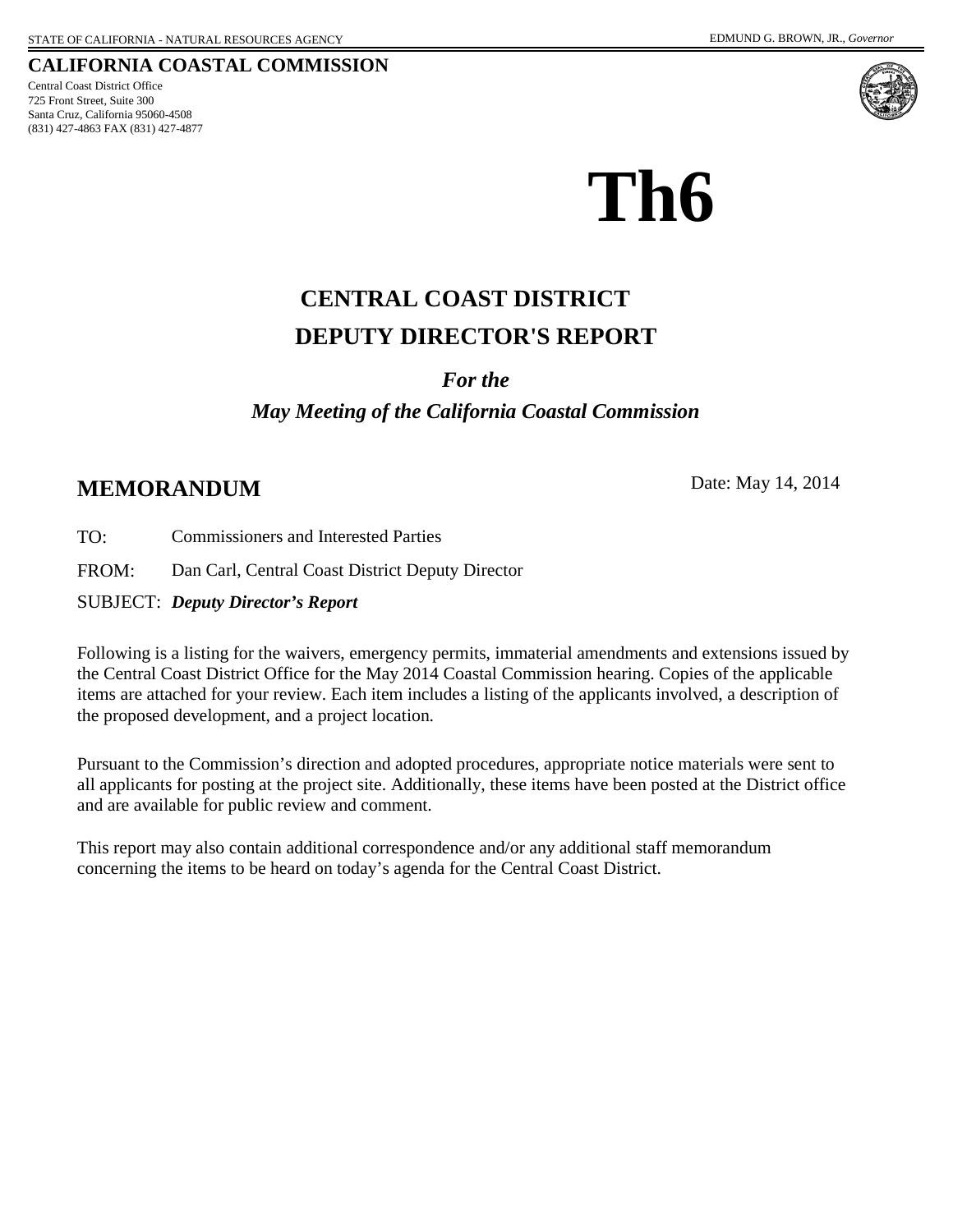## *DETAIL OF ATTACHED MATERIALS*

#### *REPORT OF REGULAR WAIVERS*

The Executive Director has determined that the following developments do not require a coastal development permit pursuant to Section 13250(c) and/or Section 13253(c) of the California Code of Regulations.

| <b>Applicant</b>   | <b>Project Description</b>                                                                                                                                                                                                                                                                          | <b>Project Location</b>          |
|--------------------|-----------------------------------------------------------------------------------------------------------------------------------------------------------------------------------------------------------------------------------------------------------------------------------------------------|----------------------------------|
| $3-14-0583-W$      | Follow-up authorization for emergency                                                                                                                                                                                                                                                               | 201 Main St, Morro Bay, San Luis |
| Bruce & Sue Foster | permit G-3-14-0012, for replacement in-kind<br>of eight "stringers" (4' by 12' by 16') located<br>just below the wood decking of an existing<br>boating pier at the Bayfront Marina. The<br>project work area is limited to the<br>16-foot-long portion of the boating pier that<br>abuts the land. | Obispo County                    |
|                    |                                                                                                                                                                                                                                                                                                     |                                  |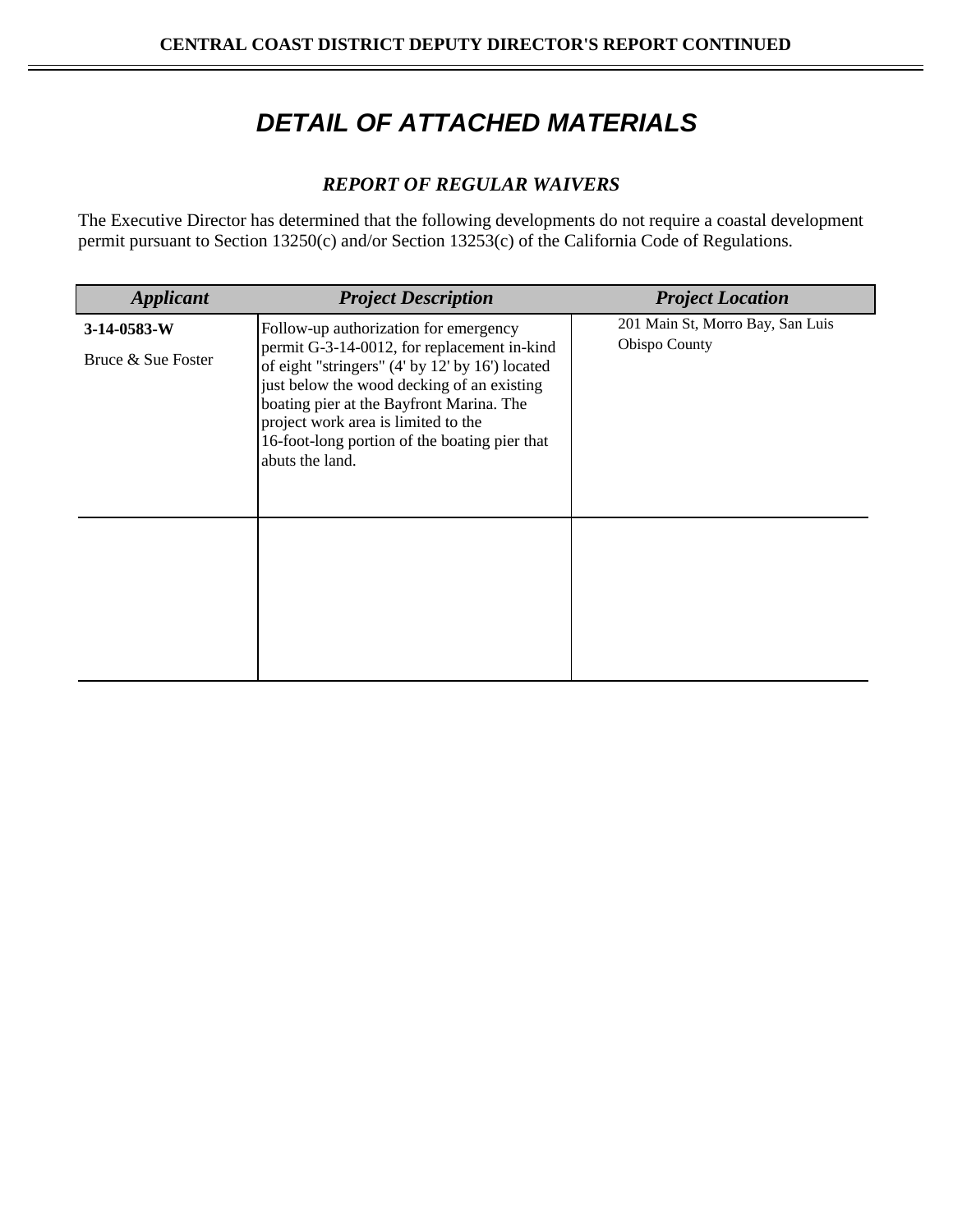#### *REPORT OF DE MINIMIS WAIVERS*

The Executive Director has determined that the following developments do not require a coastal development permit pursuant to Section 30624.7 of the California Coastal Act of 1976.

| <b>Applicant</b>                     | <b>Project Description</b>                                                                                                                                                                                                                                                                                                                                                                                                                                                                                                                                                                                                                                                                                                                                                                                                                      | <b>Project Location</b>                         |
|--------------------------------------|-------------------------------------------------------------------------------------------------------------------------------------------------------------------------------------------------------------------------------------------------------------------------------------------------------------------------------------------------------------------------------------------------------------------------------------------------------------------------------------------------------------------------------------------------------------------------------------------------------------------------------------------------------------------------------------------------------------------------------------------------------------------------------------------------------------------------------------------------|-------------------------------------------------|
| 3-13-0232-W<br>Ash Lot 1 LLC         | Construct a new 2,240 square foot,<br>single-family residence, a 708-square-foot<br>attached garage, a 484 square-foot detached<br>garage with a 363 square-foot guest unit<br>above, and an access driveway; perform<br>grading, landscaping, and drainage<br>improvements                                                                                                                                                                                                                                                                                                                                                                                                                                                                                                                                                                     | 295 Ash Ave, Cayucos, San Luis Obispo<br>County |
| 3-13-1339-W<br>City of Morro Bay,    | Construction of: 1) an approximately 1,475<br>linear-foot separated 8-foot wide multi-use<br>public access trail and 12-foot wide Class 1                                                                                                                                                                                                                                                                                                                                                                                                                                                                                                                                                                                                                                                                                                       | Morro Bay, San Luis Obispo Co.                  |
| <b>Public Services</b><br>Department | bike path; 2) an approximately 275<br>linear-foot interpretive overlook area adjacent<br>to Morro Creek; 3) an approximately<br>130-foot long, 13-foot wide pedestrian and<br>bicycle bridge across Morro Creek (vehicular<br>use limited to emergency vehicles only); 4)<br>associated bike parking, interpretive signage,<br>seating, and low-level shielded lighting; and<br>5) minor road and drainage improvements<br>immediately north of the proposed bridge.<br>The proposed project additionally includes<br>minor grading for the trail alignment,<br>replacement of existing dune habitat fence,<br>and exotic plant removal and native dune<br>scrub habitat restoration, all within the City<br>of Morro Bay, San Luis Obispo County<br>(APNs 066-331-028, 066-461-002,<br>066-461-004, 066-461-013, 066-461-005,<br>066-461-012). |                                                 |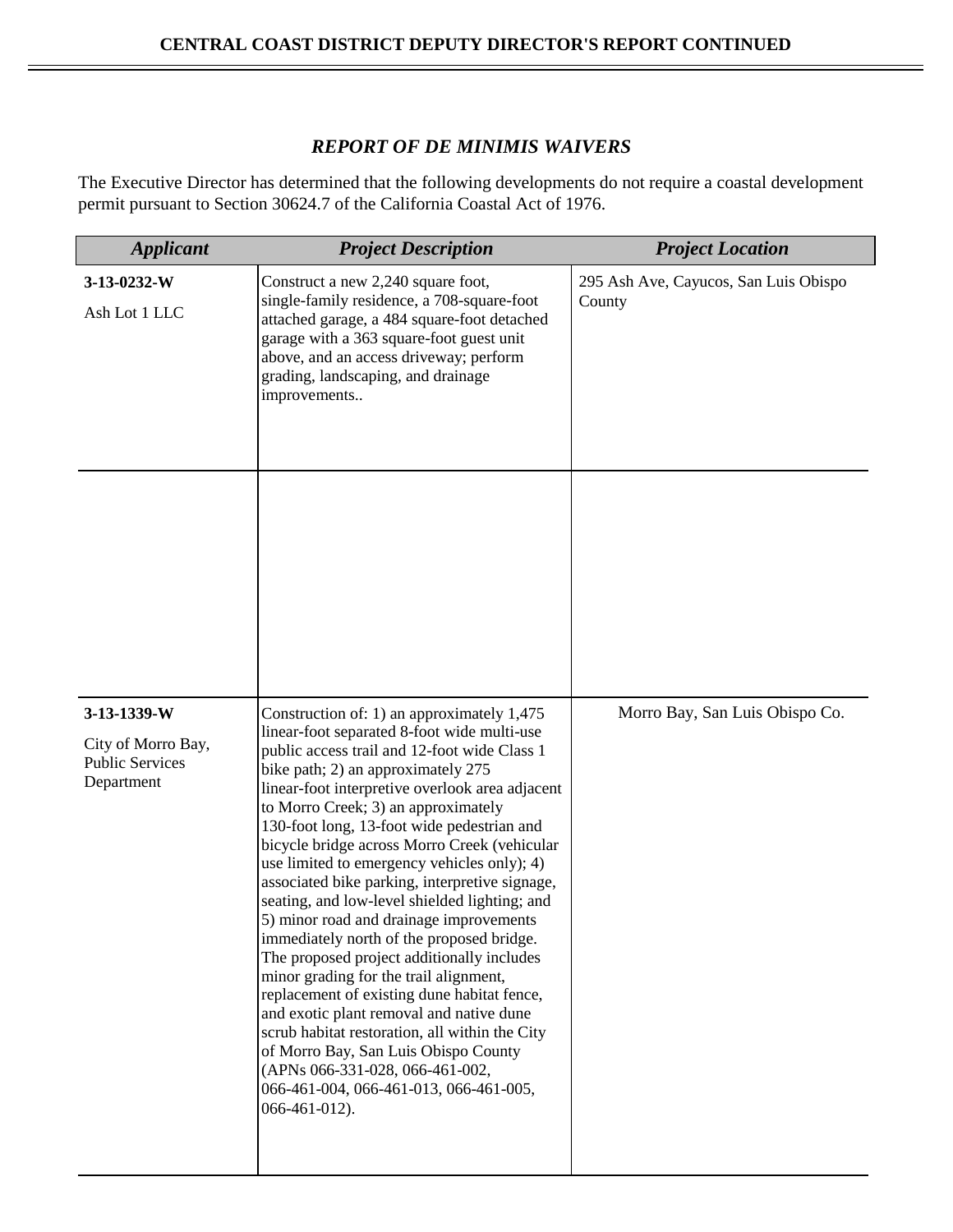| $3-14-0631-W$<br>Harbor Director, Morro<br>Bay Harbor Department, | Construct a new 13' by 16' by $10'/9'$ high<br>Oil Recycling/Recovery Center within the<br>Harbor Maintenance Yard.                                                                                                                                                                                                                                                                                                              | 1196 Front St., Morro Bay, San Luis<br><b>Obispo County</b> |
|-------------------------------------------------------------------|----------------------------------------------------------------------------------------------------------------------------------------------------------------------------------------------------------------------------------------------------------------------------------------------------------------------------------------------------------------------------------------------------------------------------------|-------------------------------------------------------------|
| $3-14-0648-W$<br>New Ocean Wave; Chris<br>Martin                  | Use of the 100-space Southern Pacific (SP)<br>waterfront parking lot for setup and staging<br>of ocean row boats to be used in the Great<br>Pacific Wave rowing event, which is a row<br>boat crossing of the Pacific Ocean from<br>Monterey to Hawaii. The site would be<br>secured at night with a chainlike fence to<br>prevent damage to the boats and to ensure<br>public safety. Site is located at Municipal<br>Wharf II. | 290 Figueroa St, Monterey, Monterey Co.                     |

#### *REPORT OF EMERGENCY PERMITS*

The Executive Director has determined that the following developments do not require a coastal development permit pursuant to Section 13142 of the California Code of Regulations because the development is necessary to protect life and public property, or to maintain public services.

| <b>Applicant</b> | <b>Project Description</b>                                                                                                                                                                                                                                                                   | <b>Project Location</b>                            |
|------------------|----------------------------------------------------------------------------------------------------------------------------------------------------------------------------------------------------------------------------------------------------------------------------------------------|----------------------------------------------------|
| $G-3-14-0012$    | ECDP authorizes emergency development<br>consisting of replacement of eight stringers<br>Attn: Bruce & Sue Foster $\left  \begin{array}{l} 4^n & y & 12^n \\ 4^n & y & 16 \end{array} \right $ located just below the<br>wood decking of an existing boating pier at<br>the Bayfront Marina. | 201 Main St., Morro Bay, San Luis Obispo<br>County |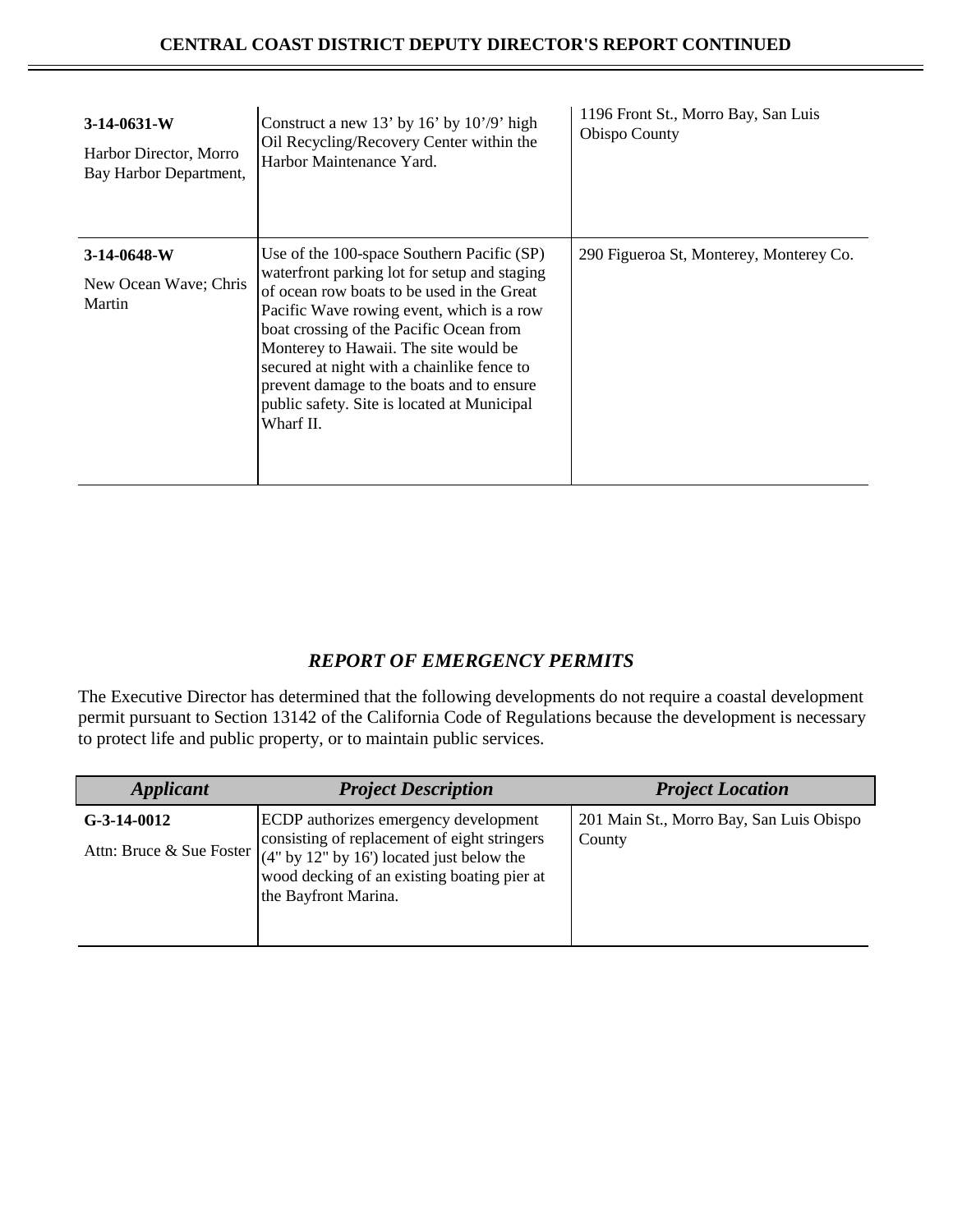#### **CALIFORNIA COASTAL COMMISSION CENTRAL COAST DISTRICT OFFICE 725 FRONT STREET, SUITE 300 SANTA CRUZ, CA 95060 PHONE: (831) 427-4863 FAX: (831) 427-4877 WEB: WWW.COASTAL.CA.GOV**



#### **NOTICE OF PROPOSED PERMIT WAIVER**

- **To:** All Interested Parties
- **From:** Madeline Cavalieri, Central Coast District Manager Daniel Robinson, Coastal Planner
- **Subject: Coastal Development Permit (CDP) Waiver 3-14-0583-W** Applicants: Bruce and Sue Foster

#### **Proposed Development**

Follow-up authorization for emergency permit G-3-14-0012, for replacement in-kind of eight "stringers" (4" by 12" by 16') located just below the wood decking of an existing boating pier at the Bayfront Marina, at 201 Main Street in Morro Bay. The project work area is limited to the 16-foot-long portion of the boating pier that abuts the land.

#### **Executive Director's Waiver Determination**

Pursuant to Title 14, Section 13252 of the California Code of Regulations, and based on project plans and information submitted by the applicants regarding the proposed development, the Executive Director of the California Coastal Commission hereby waives the requirement for a CDP for the following reasons:

The stringers, which support the wood decking, had been deteriorating rapidly over time. A recent storm event in mid to late March 2014 further damaged the stringers such that there was imminent danger to this section of the pier collapsing and falling into Morro Bay Harbor. An emergency permit (G-3-14-0012) was issued on April 9, 2014, allowing the applicants to immediately replace the stringers to abate the danger. This CDP waiver recognizes the work that took place pursuant to the emergency permit. All work was done above water and using the Commission's typical best management practices for pier work to protect the marine environment and public access during construction. The Commission's water quality staff reviewed the proposed wood treatment and concurred that this material (ACZA Chemonite) was appropriate to use in this case due to the structural nature of the pier and the location of the stringers above water. For all of the above reasons, the project has not had any significant adverse impacts on coastal resources, including public access to the shoreline.

#### **Coastal Commission Review Procedure**

This waiver is not valid until the waiver has been reported to the Coastal Commission. This waiver is proposed to be reported to the Commission on Thursday May 15, 2014, in Inverness. If three Commissioners object to this waiver at that time, then the application shall be processed as a regular CDP application.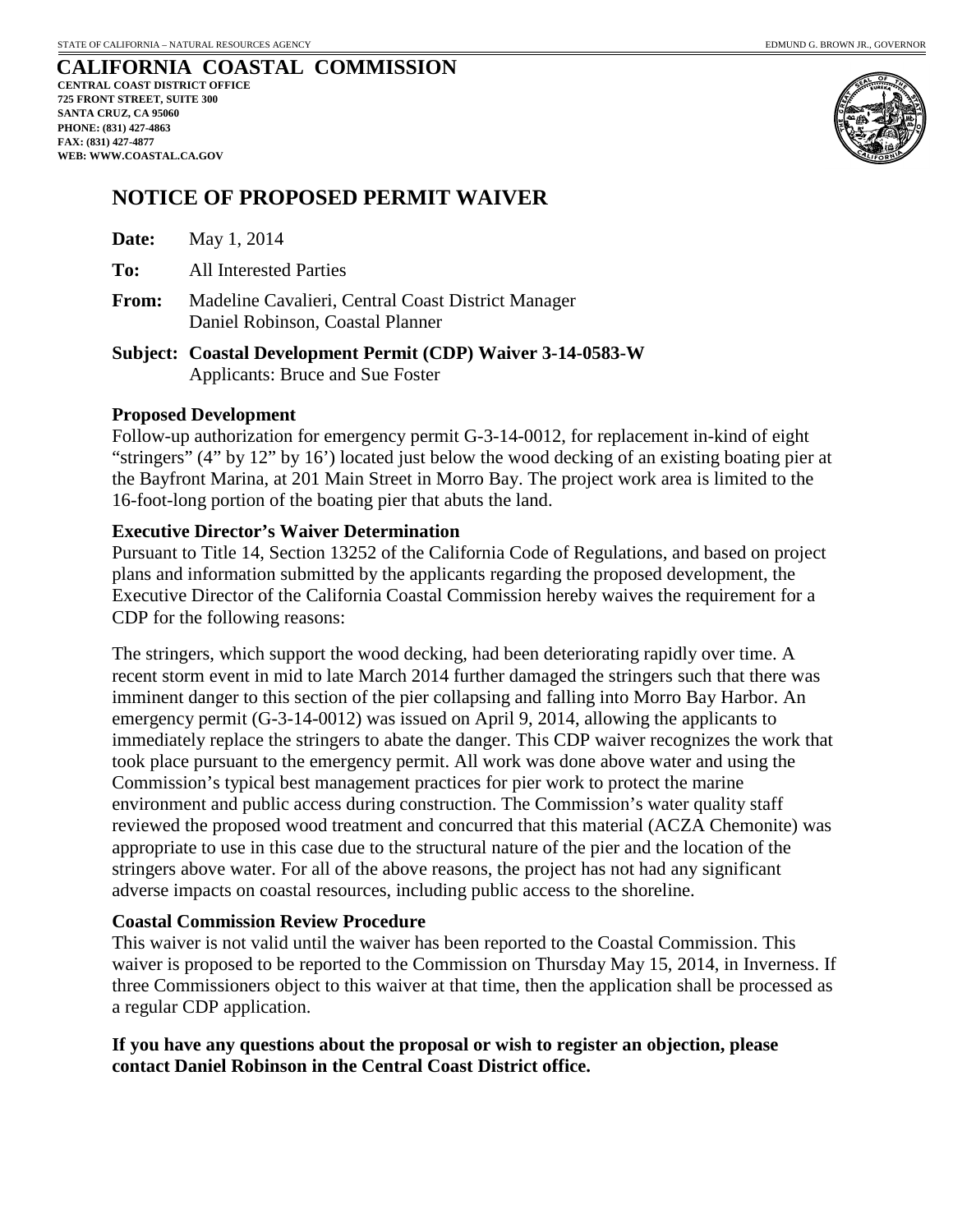**CENTRAL COAST DISTRICT OFFICE 725 FRONT STREET, SUITE 300 SANTA CRUZ, CA 95060 PHONE: (831) 427-4863 FAX: (831) 427-4877 WEB: WWW.COASTAL.CA.GOV**





#### **NOTICE OF PROPOSED PERMIT WAIVER**

| Date: | May 1, 2014 |
|-------|-------------|
|-------|-------------|

- **To:** All Interested Parties
- **From:** Madeline Cavalieri, Central Coast District Manager Daniel Robinson, Coastal Planner

**Subject: Coastal Development Permit (CDP) Waiver 3-13-0232-W** Applicant: Ash Lot 1 LLC

#### **Proposed Development**

Construct a new 2,240 square foot, single-family residence, a 708-square-foot attached garage, a 484 square-foot detached garage with a 363 square-foot guest unit above, and an access driveway; perform grading, landscaping, and drainage improvements, at 295 Ash Street (APN 006-235-015) in the community of Cayucos, San Luis Obispo County.

#### **Executive Director's Waiver Determination**

Pursuant to Title 14, Section 13238 of the California Code of Regulations, and based on project plans and information submitted by the applicant regarding the proposed development, the Executive Director of the California Coastal Commission hereby waives the requirement for a CDP for the following reasons:

The project is located more than two blocks inland of the Cayucos shoreline, approximately 250 feet east of Cayucos Creek, and along the edge of a residential neighborhood. As such, the proposed project can be categorized as infill development. The proposed residence would be compatible with the size, scale, and aesthetics of the adjacent residential neighborhood. The proposed project includes water quality best management practices (BMPs) to reduce storm water runoff through the installation of bioswales and other percolation sites; a landscape plan, and a grading, drainage and erosion control plan. In addition, the project's biological habitat report determined that the proposed development would have no impacts to the adjacent drainage ditches located to the west of the property, and the Commission's staff ecologist finds that the proposed development's setback from the nearest drainage ditch is appropriate (including because of the project's proposed low-impact development measures and its drainage and erosion plan component). Accordingly, the project will not have any significant adverse impacts on coastal resources, including public access to the shoreline.

#### **Coastal Commission Review Procedure**

This waiver is not valid until the waiver has been reported to the Coastal Commission. This waiver is proposed to be reported to the Commission on Thursday May 15, 2014 in Inverness. If four Commissioners object to this waiver at that time, then the application shall be processed as a regular CDP application.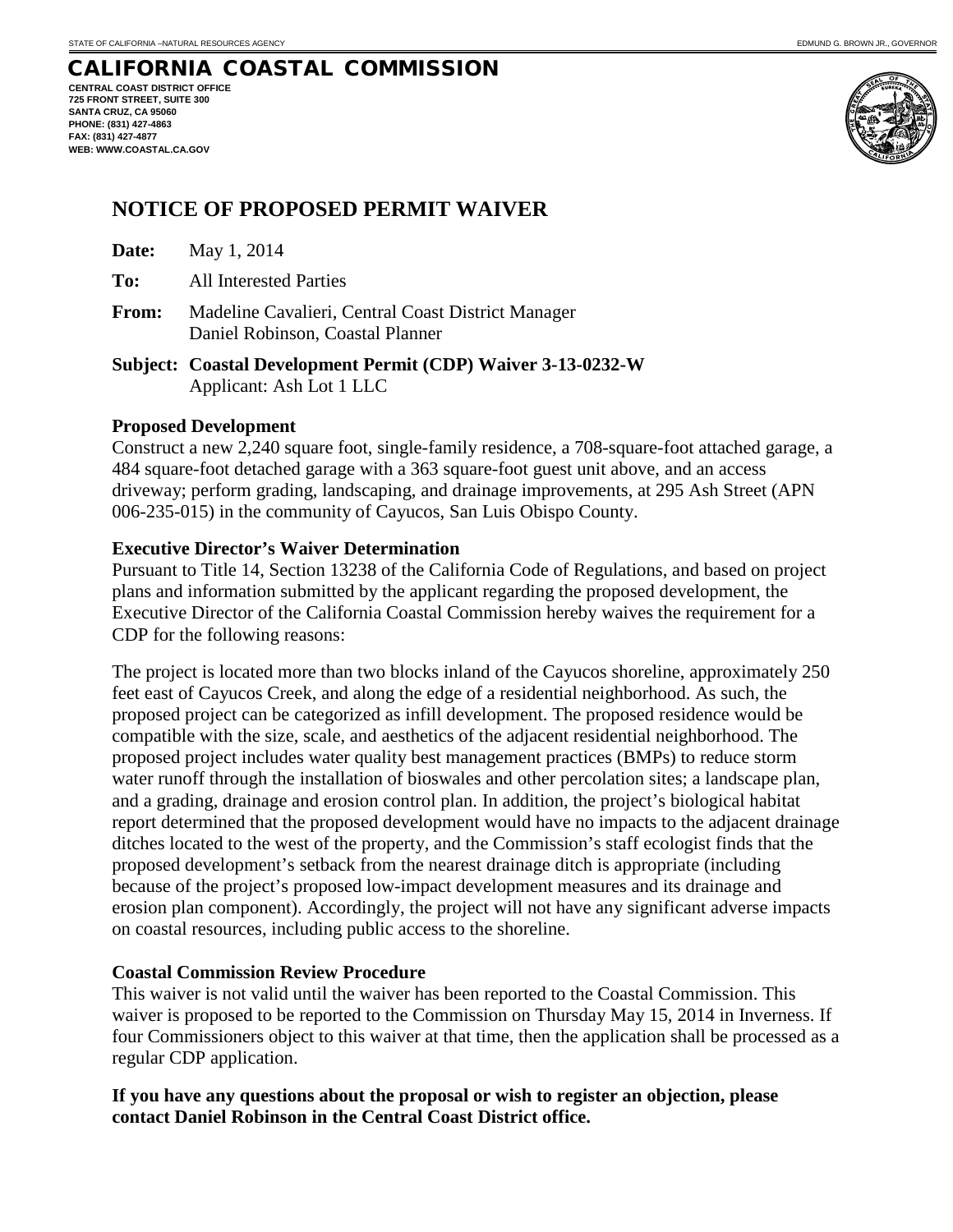#### CALIFORNIA COASTAL COMMISSION **CENTRAL COAST DISTRICT OFFICE 725 FRONT STREET, SUITE 300 SANTA CRUZ, CA 95060**

**PHONE: (831) 427-4863 FAX: (831) 427-4877 WEB: WWW.COASTAL.CA.GOV**



#### **NOTICE OF PROPOSED PERMIT WAIVER**

| Date: | May 1, 2014 |
|-------|-------------|
|       |             |

- **To:** All Interested Parties
- **From:** Madeline Cavalieri, Central Coast District Manager Daniel Robinson, Coastal Planner

**Subject: Coastal Development Permit (CDP) Waiver 3-13-1339-W** Applicant: City of Morro Bay, Public Services Department

#### Proposed Development

Construction of: 1) an approximately 1,475 linear-foot separated 8-foot wide multi-use public access trail and 12-foot wide Class 1 bike path; 2) an approximately 275 linear-foot interpretive overlook area adjacent to Morro Creek; 3) an approximately 130-foot long, 13-foot wide pedestrian and bicycle bridge across Morro Creek (vehicular use limited to emergency vehicles only); 4) associated bike parking, interpretive signage, seating, and low-level shielded lighting; and 5) minor road and drainage improvements immediately north of the proposed bridge. The proposed project additionally includes minor grading for the trail alignment, replacement of existing dune habitat fence, and exotic plant removal and native dune scrub habitat restoration, all within the City of Morro Bay, San Luis Obispo County (APNs 066-331-028, 066-461-002, 066-461-004, 066-461-013, 066-461-005, 066-461-012).

#### Executive Director's Waiver Determination

Pursuant to Title 14, Section 13238 of the California Code of Regulations, and based on project plans and information submitted by the applicant regarding the proposed development, the Executive Director of the California Coastal Commission hereby waives the requirement for a CDP for the following reasons:

The proposed trail and bridge leading to, and across, Morro Creek has long been considered by the City of Morro Bay as a critical missing link between the Embarcadero area and Morro Rock (south of Morro Creek), and the northern portion of Morro Bay (north of Morro Creek). In 2006, the Commission approved the Morro Bay Harborwalk project (CDP #3-05-071), which allowed a multi-use trail and bike path to be constructed along the shoreline of northern Morro Bay, terminating at the beach access parking lot near Morro Rock. The proposed multi-use public access trail will be identical in width and composition to the existing Harborwalk multi-use trail and will connect with the existing Harborwalk multi-use trail. Further, the proposed multi-use trail will connect with the proposed bridge and provide for a pedestrian and bicycle crossing of Morro Creek where none exists now. Thus, the proposed project will increase and enhance the scope of public access and recreational opportunities in this heavily-used visitor-serving area. Further, the proposed project will provide for a new segment of the California Coastal Trail system, thereby establishing multi-modal transportation linkages between the visitor-serving area north of Morro Creek and the heavily visited tourist and public areas along the Embarcadero and near Morro Rock.

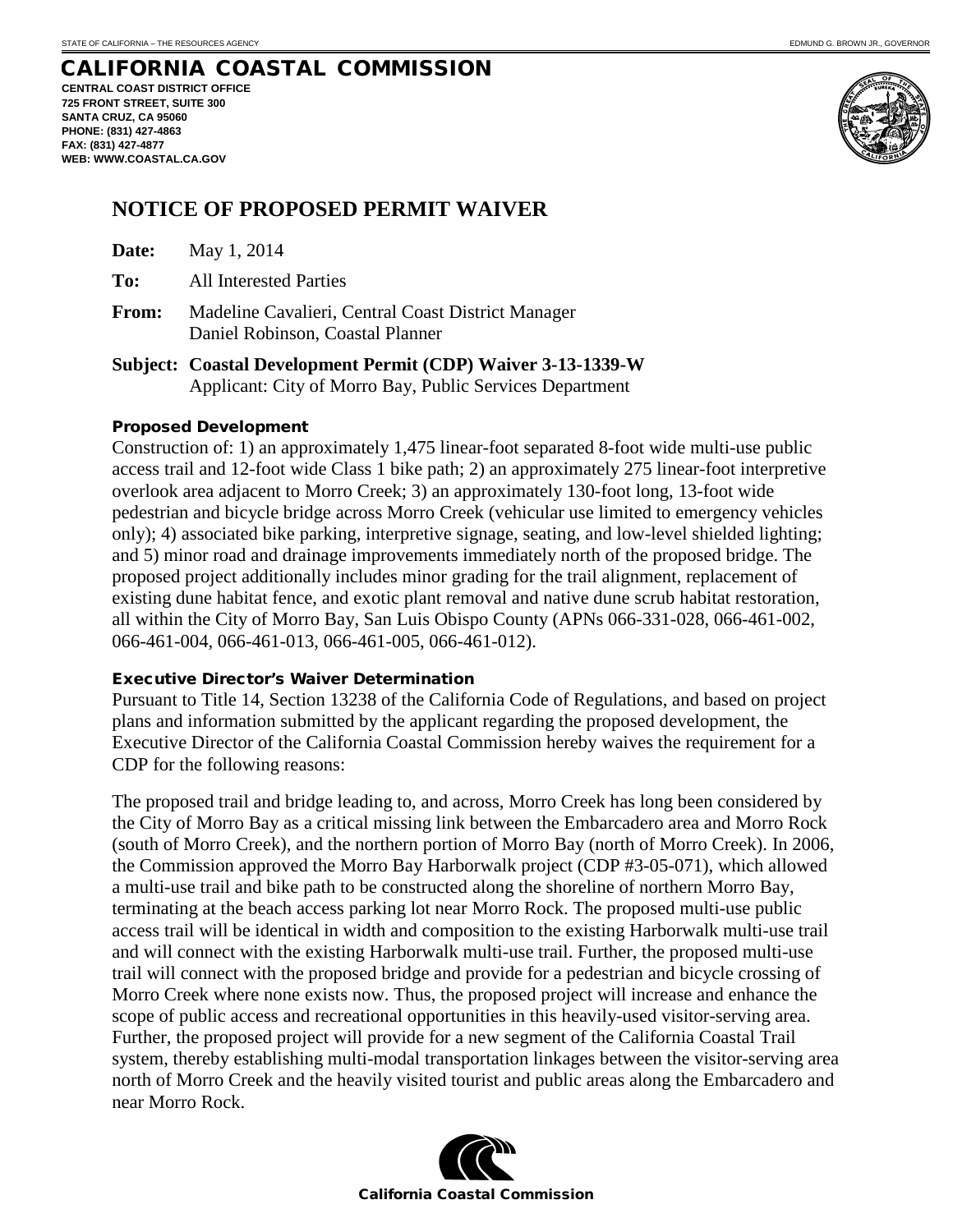#### NOTICE OF PROPOSED PERMIT WAIVER CDP Waiver 3-13-1339-W (Morro Creek Multi-Use Trail and Bridge Project) Page 2

The proposed bridge abutments will be located outside of the creek and thus there will be no significant impacts to the creek's riparian habitat. The bridge has been designed to minimize visual impacts in this highly scenic area through the use of low railings (4.5' above bridge deck grade) and all-weathering steel construction to ensure the bridge blends with the surrounding landscape. Proposed lighting along the multi-use trail and bridge will consist of low-level bollard or flush-mounted lighting shielded to prevent light from spilling into the adjacent and dune habitat or down into the creek below the bridge.

The proposed project additionally includes enhanced habitat values of the adjacent native dunes located seaward of Embarcadero Road via removal of exotic plant species and approximately 1.33 acres (almost 58,000 square feet) of central dune scrub habitat restoration. Proposed interpretive educational signage along the multi-use trail and interpretive overlook area will be minimal in size and earth toned to ensure that the visual aesthetic of the dune and beach environment is maintained.

Lastly, the project includes typical construction best management practices designed to protect the dune and creek environments during construction and prevent undue impacts to existing public access. Any minor disruptions to the recreational experience during construction of the trail and bridge will be minimized by maintaining public access along the along the dirt portion of Embarcadero Road and the overlook area/parking lot through a proposed traffic control plan prior to starting construction. Accordingly, for all of the above reasons, the project will have no potential for adverse effects on coastal resources, including public access to the shoreline.

#### Coastal Commission Review Procedure

This waiver is not valid until the waiver has been reported to the Coastal Commission. This waiver is proposed to be reported to the Commission on Thursday May 15, 2014, in Inverness. If four Commissioners object to this waiver at that time, then the application shall be processed as a regular CDP application.

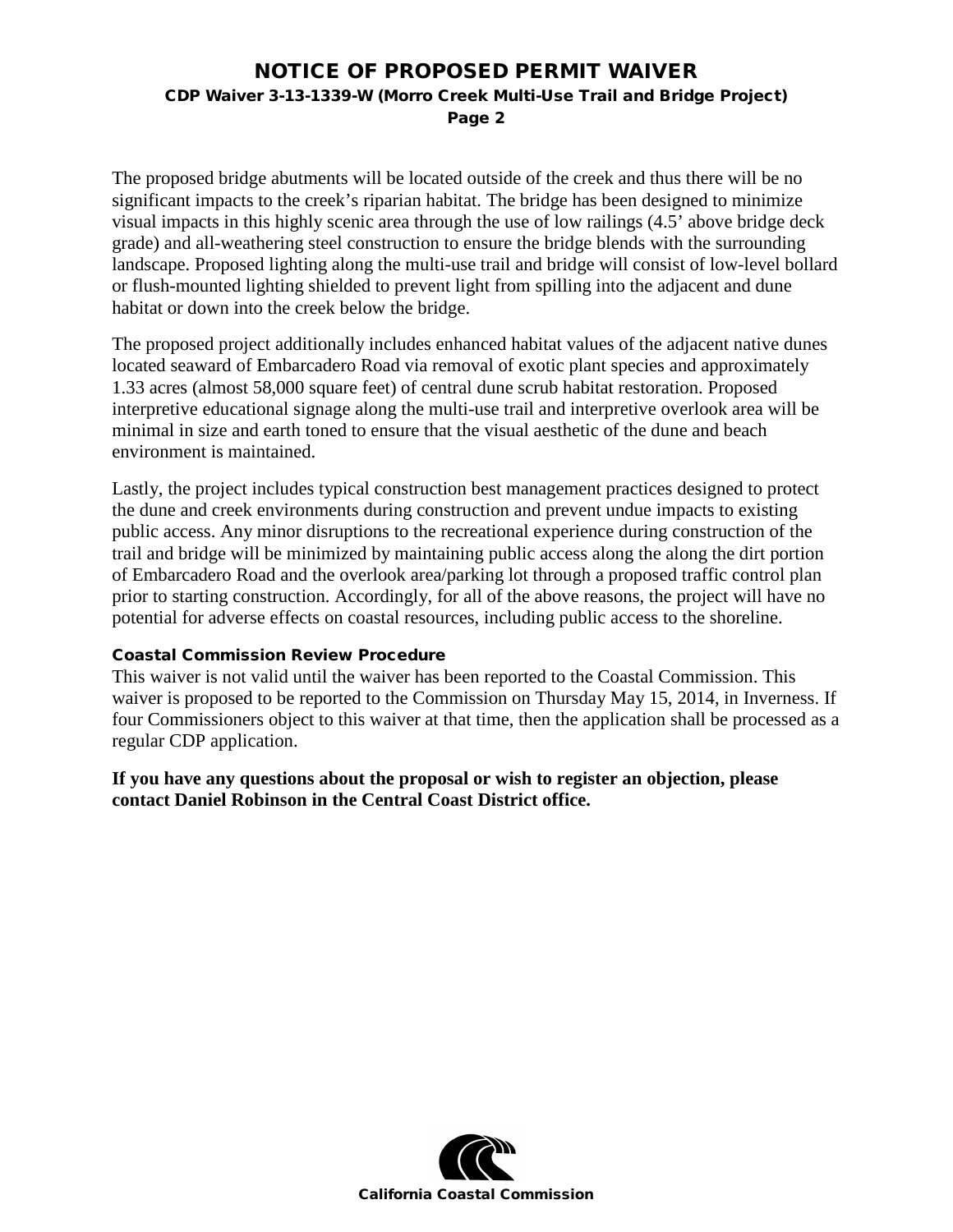**CENTRAL COAST DISTRICT OFFICE 725 FRONT STREET, SUITE 300 SANTA CRUZ, CA 95060 PHONE: (831) 427-4863 FAX: (831) 427-4877 WEB: WWW.COASTAL.CA.GOV**



### **NOTICE OF PROPOSED PERMIT WAIVER**

- **To:** All Interested Parties
- **From:** Madeline Cavalieri, Central Coast District Manager Daniel Robinson, Coastal Planner
- **Subject: Coastal Development Permit (CDP) Waiver 3-14-0631-W** Applicant: City of Morro Bay, Harbor Department

#### **Proposed Development**

Construct a new 13' by 16' by 10'/9' high Oil Recycling/Recovery Center within the Harbor Maintenance Yard at 1196 Front Street in the City of Morro Bay, San Luis Obispo County.

#### **Executive Director's Waiver Determination**

Pursuant to Title 14, Section 13238 of the California Code of Regulations, and based on project plans and information submitted by the applicant regarding the proposed development, the Executive Director of the California Coastal Commission hereby waives the requirement for a CDP for the following reasons:

The Morro Bay Harbor Department has been a California Certified Used Oil Collections Center since 1999. The building that had housed the oil recovery collection center in the past within the Harbor Maintenance Yard was demolished necessarily as part of authorized upgrades to the Morro Bay Sewer Lift Station #2. The proposed oil collection building will be built on an existing concrete containment basin within the industrial area in much the same location as the former building, to create a modern oil collection/recycling center for the public boating community. The proposed structure is a single story pre-fabricated metal building and is otherwise appropriate aesthetically for this industrial location east of Embarcadero Road. Accordingly, the project will not have any significant adverse impacts on coastal resources, including public access to the shoreline.

#### **Coastal Commission Review Procedure**

This waiver is not valid until the waiver has been reported to the Coastal Commission. This waiver is proposed to be reported to the Commission on Thursday May 15, 2014 in Inverness. If four Commissioners object to this waiver at that time, then the application shall be processed as a regular CDP application.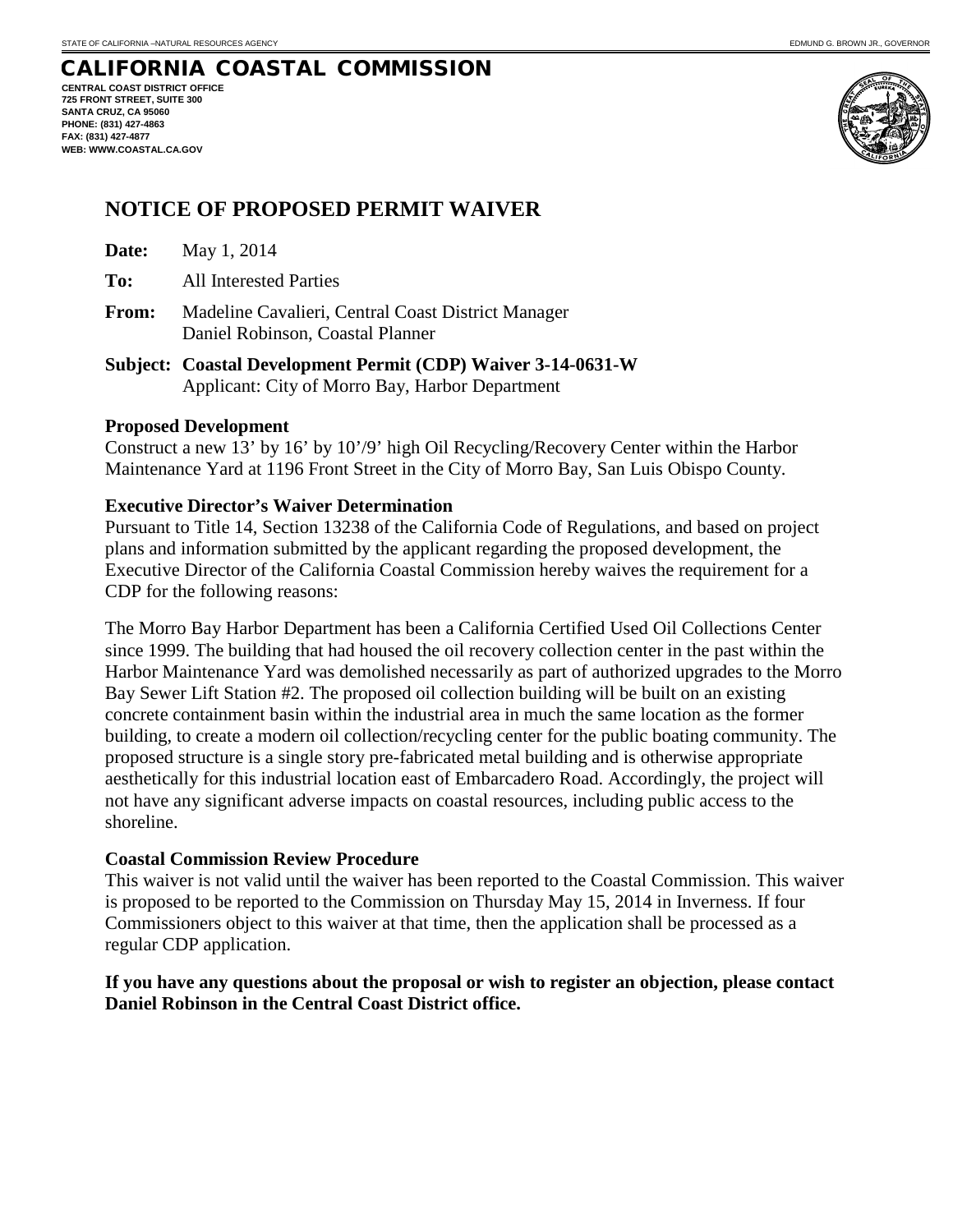**CENTRAL COAST DISTRICT OFFICE 725 FRONT STREET, SUITE 300 SANTA CRUZ, CA 95060 PHONE: (831) 427-4863 FAX: (831) 427-4877 WEB: WWW.COASTAL.CA.GOV**



#### **NOTICE OF PROPOSED PERMIT WAIVER**

**Date:** April 30, 2014

**To:** All Interested Parties

**From:** Madeline Cavalieri, Central Coast District Manager Mike Watson, Coastal Planner

**Subject: Coastal Development Permit (CDP) Waiver 3-14-0648-W** Applicant: New Ocean Wave; Chris Martin

#### Proposed Development

Use of the 100-space Southern Pacific (SP) waterfront parking lot for setup and staging of ocean row boats to be used in the Great Pacific Wave rowing event, which is a row boat crossing of the Pacific Ocean from Monterey to Hawaii. The site would be secured at night with a chainlike fence to prevent damage to the boats and to ensure public safety. Site is located at Municipal Wharf II, City of Monterey, Monterey County

#### Executive Director's Waiver Determination

Pursuant to Title 14, Section 13238 of the California Code of Regulations, and based on project plans and information submitted by the Applicant regarding the proposed development, the Executive Director of the California Coastal Commission hereby waives the requirement for a CDP for the following reasons:

Municipal Wharf II provides access to the City's small craft harbor and recreational boats. The 101 space SP parking lot is located at the rear of the City's main waterfront parking lots near the intersection of Del Monte Avenue and Figueroa Street, and represents roughly ten percent of available parking in the area. The event is scheduled outside the peak summer holiday period and there are another roughly 979 publicly-available parking spaces in the adjacent waterfront parking lots. Row boats used in the trans-Pacific crossing will be delivered to and staged in the SP parking lot up to eight days in advance of the race. During this time, the staging area will be open to the public, allowing the public access to the boats and crews during daytime hours. Race sponsors will also be hosting guided tours of the area for a more organized and interactive experience of the boats, crew-members, and sport. Fencing used to secure the boats during the evening will be removed at the end of the event (May 24, 2014) and the parking lot will again be available for general public parking and shoreline access. The proposed project will enhance the recreational experience of the City's waterfront during the event and will not interrupt shoreline access along the recreation trail or otherwise have any significant adverse impacts on coastal resources.

#### Coastal Commission Review Procedure

This waiver is not valid until the waiver has been reported to the Coastal Commission. This waiver is proposed to be reported to the Commission on Thursday, May 15, 2014, in Inverness. If four Commissioners object to this waiver at that time, then the application shall be processed as a regular CDP application.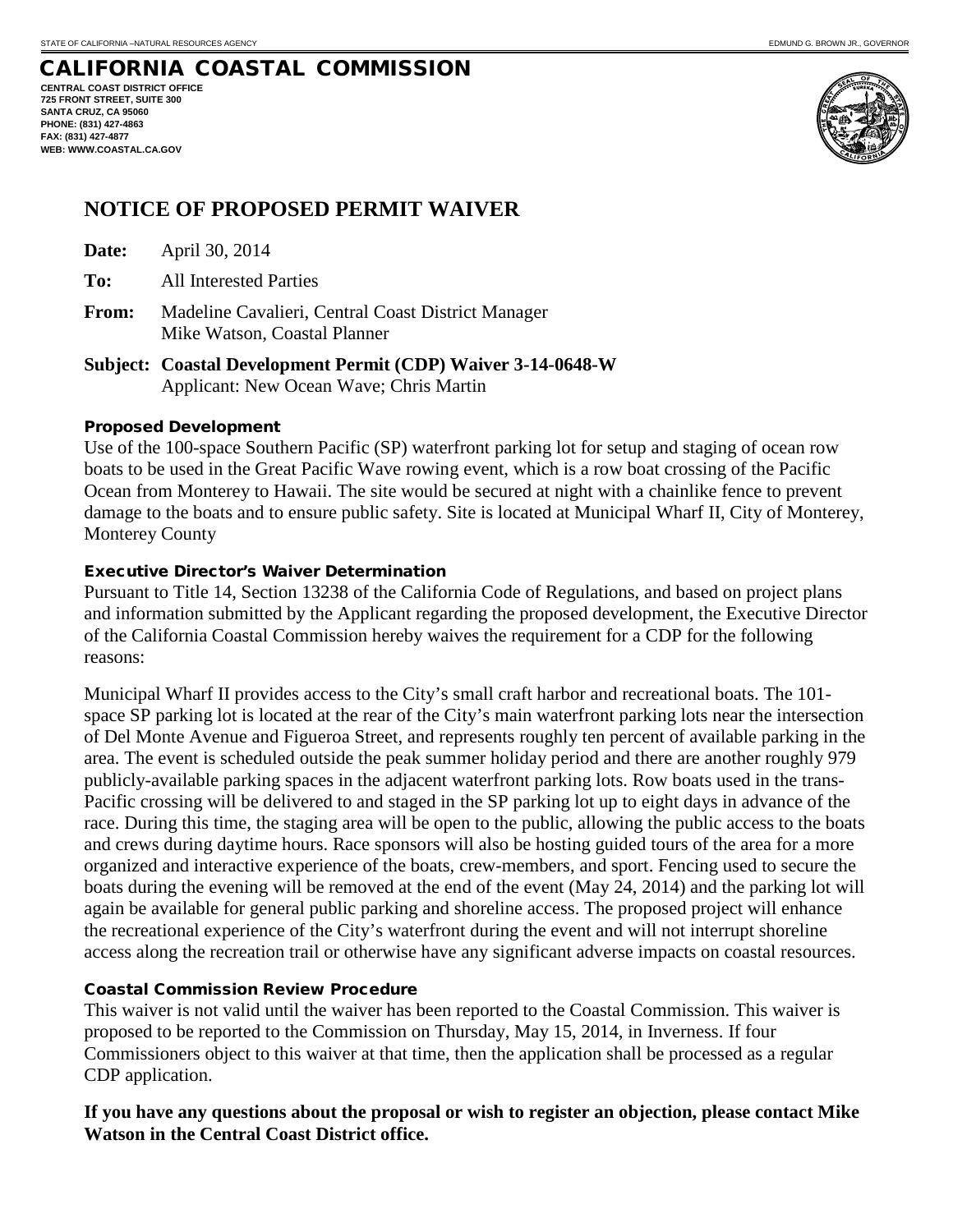

**California Coastal Commission** 

## **EMERGENCY COASTAL DEVELOPMENT PERM**

Emergency CDP G-3-14-0012 (201 Main Street, Bayfront Marina, Morro Bay)

**Issue Date: April 9, 2014** Page 1 of 3

This emergency coastal development permit (ECDP) authorizes emergency development consisting of replacement of eight stringers (4" by 12" by 16") located just below the wood decking of an existing boating pier at the Bayfront Marina, at 201 Main Street in the City of Morro Bay (all more specifically described in the Commission's ECDP file).

Based on the materials presented by the Permittees (Bruce and Sue Foster, lessees), eight stringers supporting the wood decking of the pier have deteriorated over time, and a recent storm event in mid-March further damaged the stringers. After that storm event, this section of the pier settled approximately 2" to 3". Due to the damaged stringers and the resultant settling of the pier, this section of the pier is in imminent danger of collapsing and falling into Morro Bay Harbor. The proposed emergency development is necessary to abate the collapse of the pier and to prevent release of wood. concrete, steel and debris from entering the Bay. The submitted application materials include the Commission's typical best management practices to protect water quality during construction over coastal waters. Therefore, the Executive Director of the California Coastal Commission hereby finds that:

(a) An emergency exists that requires action more quickly than permitted by the procedures for administrative or ordinary coastal development permits (CDPs), and that the development can and will be completed within 30 days unless otherwise specified by the terms of this ECDP; and

(b) Public comment on the proposed emergency development has been reviewed if time allows.

The emergency development is hereby approved, subject to the conditions listed on the attached pages.

Madeline Cavalieri, Central Coastal District Manager for Charles Lester, Executive Director

Enclosures: (1) Emergency Coastal Development Permit Acceptance Form;

cc: Rob Livick, City of Morro Bay, Public Services Director/City Engineer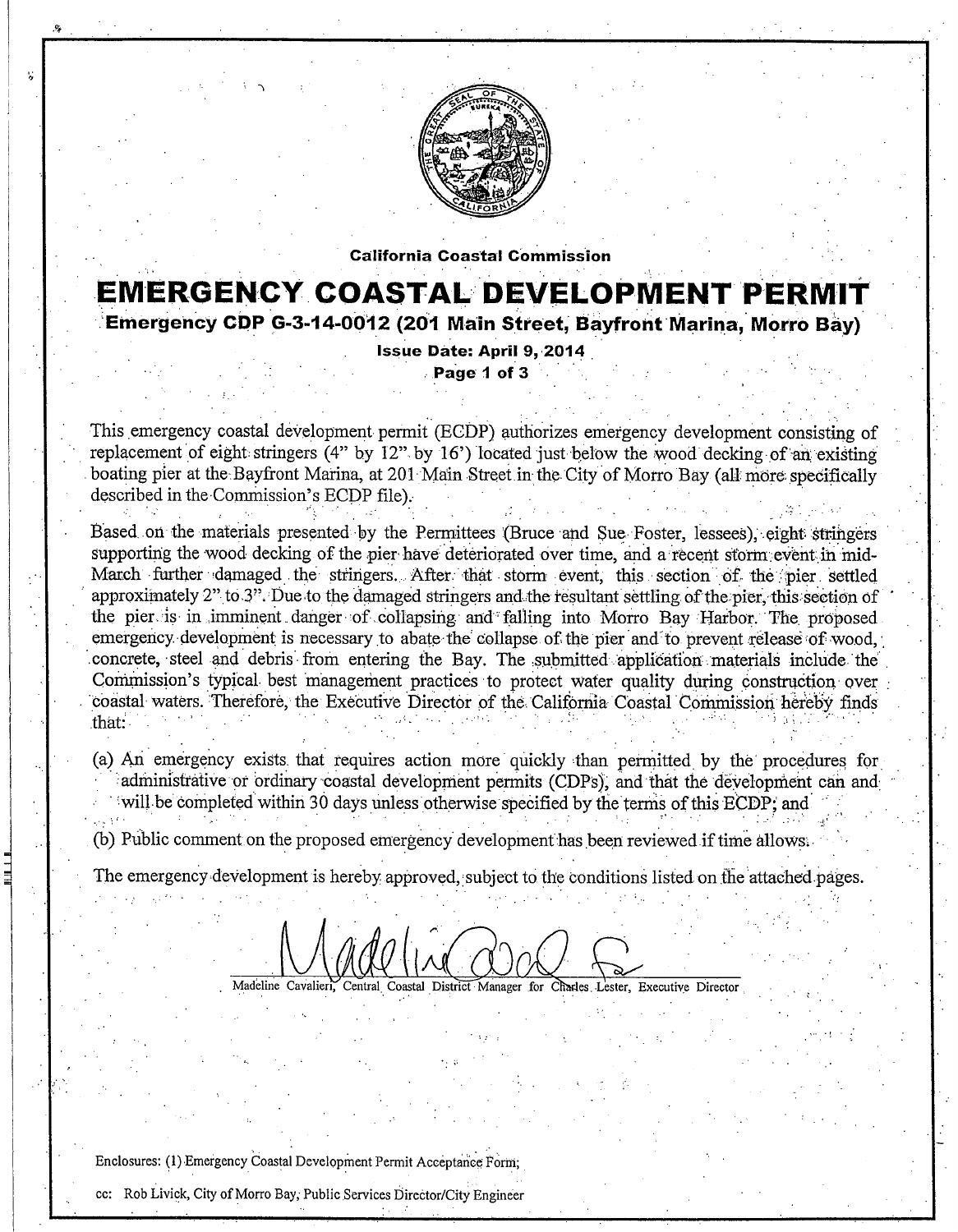#### Emergency CDP G-3-14-0012 (201 Main Street, Bayfront Marina) Issue Date: April 9, 2014

Page 2 of 3

#### **Conditions of Approval**

- 1. The enclosed ECDP acceptance form must be signed by the Permittees and returned to the California. Coastal Commission's Central Coast District Office within 15 days of the date of this permit (i.e., by April 24, 2014). This ECDP is not valid unless and until the acceptance form has been received in the Central Coast District Office.
- 2. Only that emergency development specifically described in this ECDP is authorized. Any additional and/or different emergency and/or other development requires separate authorization from the Executive Director and/or the Coastal Commission.
- 3. The emergency development authorized by this ECDP must be completed within 30 days of the date of this permit (i.e., by May 9, 2014) unless extended for good cause by the Executive Director.
- 4. The emergency development authorized by this ECDP is only temporary and is designed to abate the identified emergency, and shall be removed if it is not authorized by a regular CDP. Within 60 days of the date of this permit (i.e. by June 8, 2014), the Permittees shall submit a complete application for a regular CDP to have the emergency development be considered permanent or for a different project designed to repair the site. The application shall include photos showing the project site before the emergency, during emergency project construction activities, and after the work authorized by this ECDP is complete. The deadlines in this condition may be extended for good cause by the Executive Director.
	- In exercising this ECDP, the Permittees agree to hold the California Coastal Commission harmless from any liabilities for damage to public or private properties or personal injury that may result from the project.
	- This ECDP does not obviate the need to obtain necessary authorizations and/or permits from other agencies (e.g., City of Morro Bay, U.S. Army Corps of Engineers, Morro Bay National Estuary Program, etc.). The Permittees shall submit to the Executive Director copies of all such authorizations and/or permits upon their issuance.
- 7. All emergency development shall be limited in scale and scope to that specifically identified in the Emergency Permit Application Form dated received in the Coastal Commission's Central Coast District Office on April 7, 2014.
- 8. All emergency development is limited to the least amount necessary to abate the emergency.
- 9. All emergency construction activities shall limit impacts to coastal resources (including public recreational access, habitat areas, and Morro Bay) to the maximum extent feasible including by, at a minimum, adhering to the following construction requirements (which may be adjusted by the Executive Director if such adjustments: (1) are deemed necessary due to extenuating circumstances; and (2) will not adversely impact coastal resources):
	- a. All areas within which construction activities and/or staging are to take place shall be minimized



**California Coastal Commission**